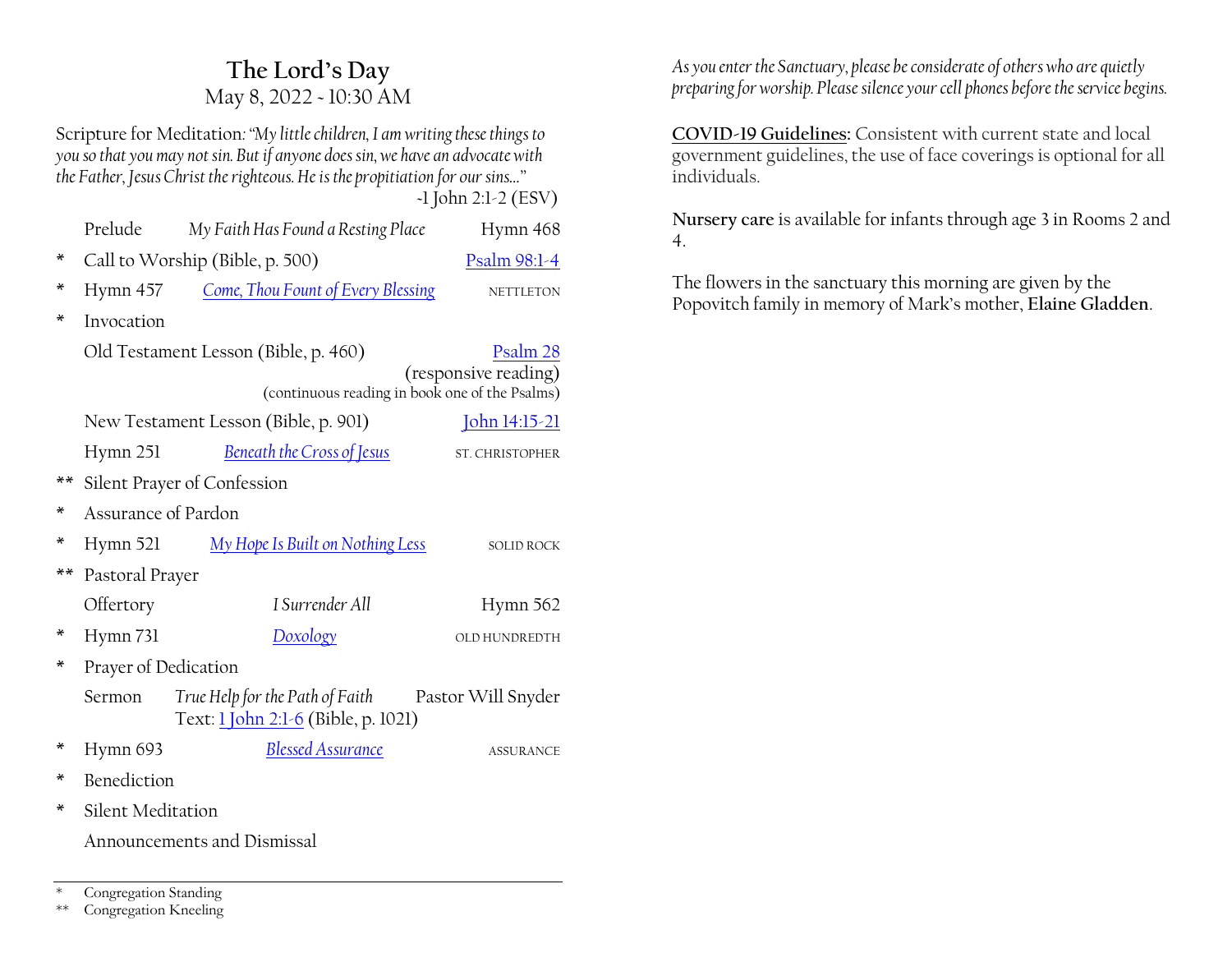## **SERVING IN WORSHIP TODAY**

#### **May 8, 2021**

| Worship Leader: Elder Doug Fox |                                                 |  |  |  |
|--------------------------------|-------------------------------------------------|--|--|--|
| Greeters:                      |                                                 |  |  |  |
| Deacon in Charge: Jeff Edwards |                                                 |  |  |  |
| Ushers:                        | Walter Mayo                                     |  |  |  |
| Audio:                         | Sam Edwards                                     |  |  |  |
| 9:30:<br>Nursery:              |                                                 |  |  |  |
|                                | 10:30 (Worship): Anita Hilinski, Kevin Hilinski |  |  |  |
| <b>Toddler Time:</b>           |                                                 |  |  |  |
| Coffee Clean-up:               |                                                 |  |  |  |

Evening Audio: *Mother's Day-*

*No Evening Service*

#### **May 15, 2021**

| Worship Leader: Pastor Will Snyder |                                                   |
|------------------------------------|---------------------------------------------------|
| Greeters:                          |                                                   |
| Deacon in Charge:                  | Scott Bolliger                                    |
| Ushers:                            | Peter Benedict                                    |
| Audio:                             | Sam Edwards                                       |
| Nursery:<br>9:30:                  |                                                   |
|                                    | 10:30 (Worship): Amber Popovitch, Anthony Lazzaro |
| <b>Toddler Time:</b>               |                                                   |
|                                    |                                                   |

**Coffee Clean-up:**

**Evening Audio:** *Shepherding Groups~*

*No Evening Service*

### **This Week at Church**

| Wednesday | 1:00 PM  | <b>Bible Study</b>                |
|-----------|----------|-----------------------------------|
|           | 6:00 PM  | Midweek Recharge                  |
| Thursday  | 10:30 AM | Children's Music & Movement Class |
| Saturday  | 7:00 AM  | Men's Covenant Group              |
|           | 10:00 AM | Compassion Cook-a-Palooza         |
| Sunday    | 12:00 PM | Shepherding Groups                |
|           |          |                                   |

# **ANNOUNCEMENTS**

# **COMING EVENTS**

#### **FIRST EVER PCC COMPASSION COOK-A-PALOOZA!**

Ladies and young ladies! Please be sure to mark your calendar for the First Ever PCC Compassion Cook-a-Palooza coming up on **Saturday, May 14th from 10 AM - noon**. We'll be working together to come up with 12 crock pot ready freezer meals to bless individuals and families within the church during illness, hospitalizations, etc.

Please see the sign-up sheet on the Women's Ministry bulletin board (next to the Narthex) to sign up to participate and/or contribute the ingredients we'll need for making the meals. Look for more details in the May newsletter. Questions? Call or email Nancy Franson: 860.933.9776, nofranson@gmail.com.

#### **SHEPHERDING GROUP CHANGE**

Due to Mother's Day falling on the second Sunday of May, we will **not** be having Shepherding Groups that day. Instead, Shepherding Groups will be meeting on **Sunday, May 15th** following the morning worship service.

#### **:20(1·6(9(1,1\*%IBLE STUDY**

Join us every other Monday evening at **7:00 PM** via Zoom (**Meeting ID**: 846 6283 3643 **Passcode**: 366889)! Our next meeting is on **May 16th,** and we will be resuming our study through the book of Jonah. Please do not be concerned that you are jumping into the middle of the study. We are more than happy to have you come. If you have any questions, email Hannah Sung at hannahmoon93@gmail.com or call/text her at 862-334-3839.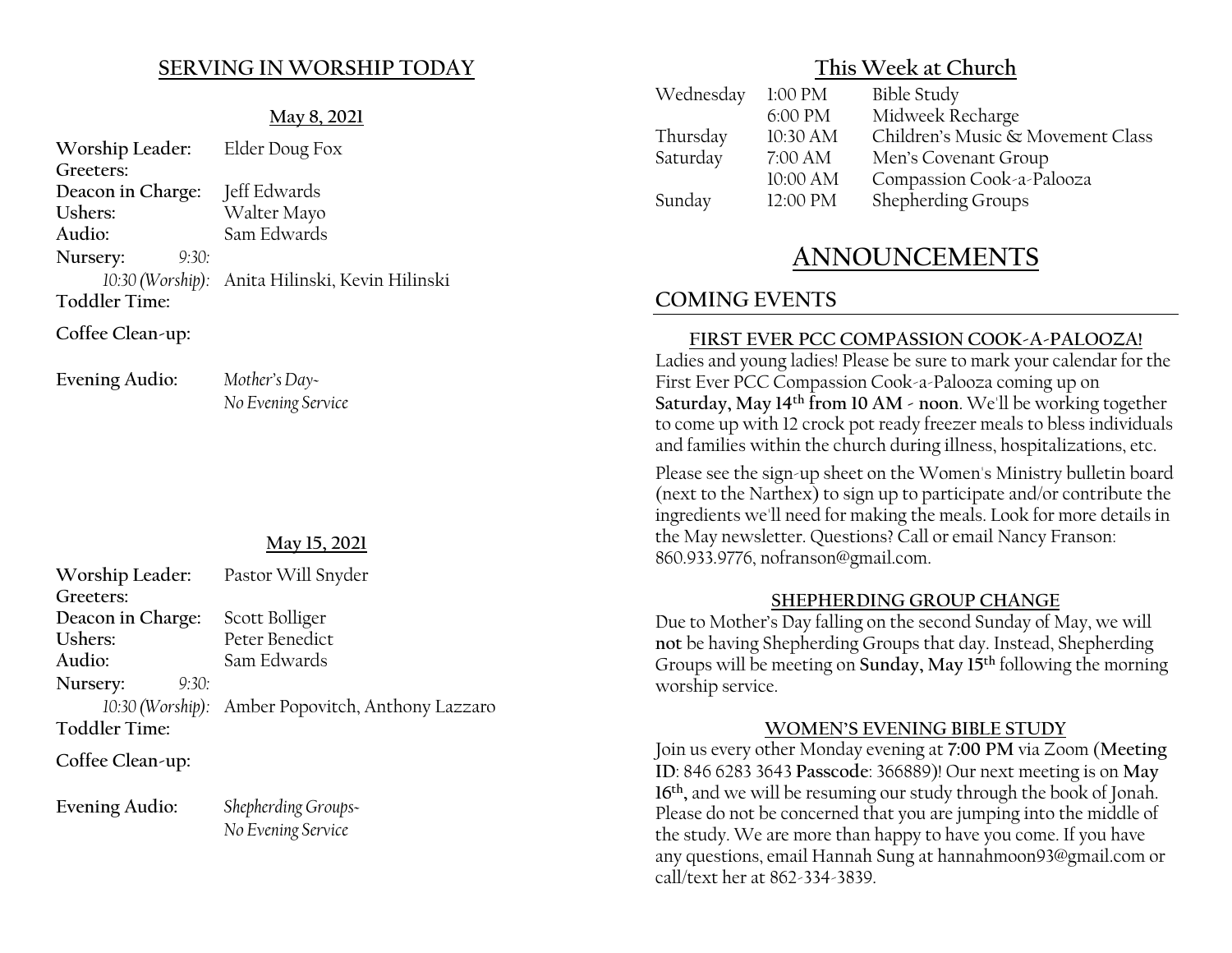#### **PCC PICNIC**

Our church-wide picnic at **Wickham Park in Manchester** is set for **Saturday, June 11th, from 12-5pm**. We have once again reserved the **Laurel Grove Pavilion** (which we had last year) and will be covering everyone's parking again. All you need to do is sign up to bring a side dish or dessert, since we will also be providing the hamburgers, hot dogs, and drinks. In addition to volleyball and the walk to the aviary and playground that people enjoy, we will also have opportunities to show our Presbyterian athleticism in Bocce ball, croquet, Ultimate, corn hole, and many other games and activities. While signing up isn't necessary (please join us even if you forget to sign up), it is helpful, so we know how much food to purchase ahead of time. We hope you can come and enjoy some great food, fellowship, and fun!

#### **BACCALAUREATE SERVICE**

Save the date for our baccalaureate service which honors our high school graduates. It will be held on **Sunday, June 12th**, more information to follow.

# **CHURCH FAMILY NEWS**

#### **WEDNESDAY BIBLE STUDY**

A Wednesday afternoon Bible study takes place at 1:00 PM at the church. If you are interested in joining, please contact Pastor Will at the church office: (860) 742-7222.

#### **VACATION BIBLE SCHOOL 2022**

Good Day Mate! This year's Vacation Bible School theme is Zoomerang. We will be taking a trip to the land down under, Australia. How can you help? Please consider donating paper towel rolls and assorted colors of pipe cleaners for some AUS-SOME crafts. You can drop off these supplies to a bin in the back of the fellowship hall. Thank you for helping make VBS a success.

~Anita Hilinski

#### **CHURCH NURSERY**

Hello from the church nursery!

A quick reminder to parents, please make sure to write your child's name and the phone number to reach you at during the service. This is for our record keeping and to ensure the safety of the children while in our care.

To our volunteers, please make sure to wash your hands or use a provided hand wipe prior to entering the nursery. Let's keep everyone healthy!

If there's anything we can do to improve your child's time with us, please reach out to Anita Hilinski or Deacon Howard Craig.

#### **MID-WEEK RECHARGE**

We believe it is important to provide a mid-week avenue for all believers to come together to grow in friendship and to seek the Lord in prayer. Additionally, there have been some in the church that expressed a desire for more opportunities to fellowship with one another and we desire to help cultivate that.

#### **Schedule**

This ministry will take place twice a month on the **2nd and 4th Wednesdays of the month from 6:00-8:00 PM**. From 6:00-7:00 PM food will be provided and individuals and families may come at any time during that hour to eat and spend time together. Beginning at 7:00 PM the focus will shift to a time of prayer, facilitated by an Elder, Pastor, or other servant-leader in the church. This is an opportunity for prayer, fellowship, and to invite others outside of PCC to come and enjoy a meal and spend time together. The next Mid-Week Recharge will be **May 11th.**

#### **Kids Bible Club**

Along with food, fellowship, and prayer, a kids bible club led by Mark Popovitch will also be available for children grades  $k-5<sup>th</sup>$ . Kids club will begin at **7:00 PM** and is a ministry that provides opportunity for young people to grow in friendship with other children, receive instruction and lessons from God's Word, and enjoy singing praise to the Lord.

If you have any questions regarding this ministry, please contact Pastor Will or Mark Popovitch (860.742.7222).